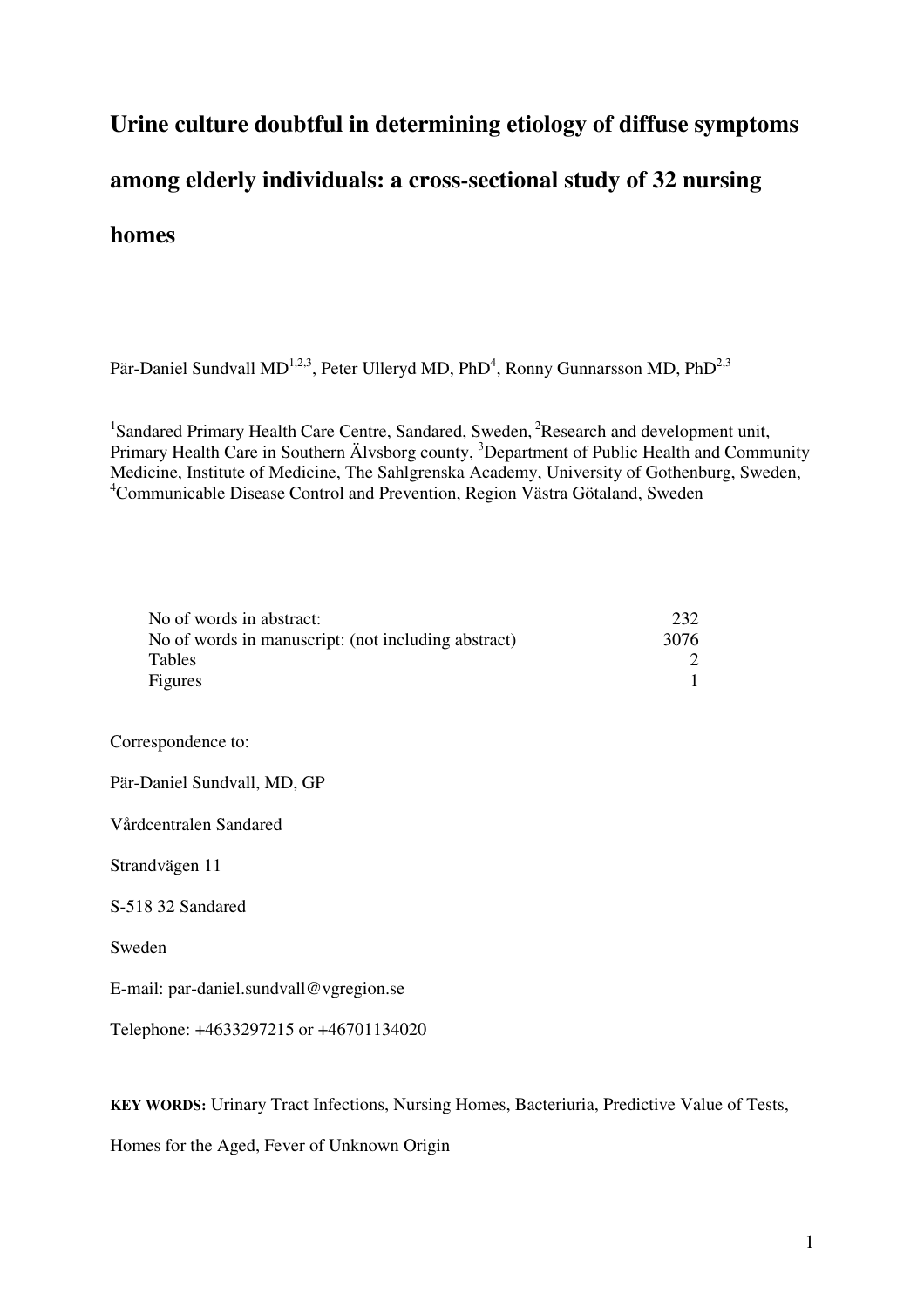## **Abstract**

#### **Background**

The high prevalence of bacteriuria in elderly individuals makes it difficult to know if a new symptom is related to bacteria in the urine. There are different views concerning this relationship and bacteriuria often leads to antibiotic treatments. The aim of this study was to investigate the relationship between bacteria in the urine and new or increased restlessness, fatigue, confusion, aggressiveness, not being herself / himself, dysuria, urgency and fever in individuals at nursing homes for elderly when statistically considering the high prevalence of asymptomatic bacteriuria in this population.

## **Methods**

In this cross-sectional study symptoms were registered and voided urine specimens were collected for urinary cultures from 651 elderly individuals. Logistic regressions were performed to evaluate the statistical correlation between bacteriuria and presence of a symptom at group level. To estimate the clinical relevance of statistical correlations at group level positive and negative etiological predictive values (EPV) were calculated.

## **Results**

Logistic regression indicated some correlations at group level. Aside from *Escherichia coli* in the urine and not being herself / himself existing at least one month, but less than three months, EPV indicated no clinically useful correlation between any symptoms in this study and findings of bacteriuria.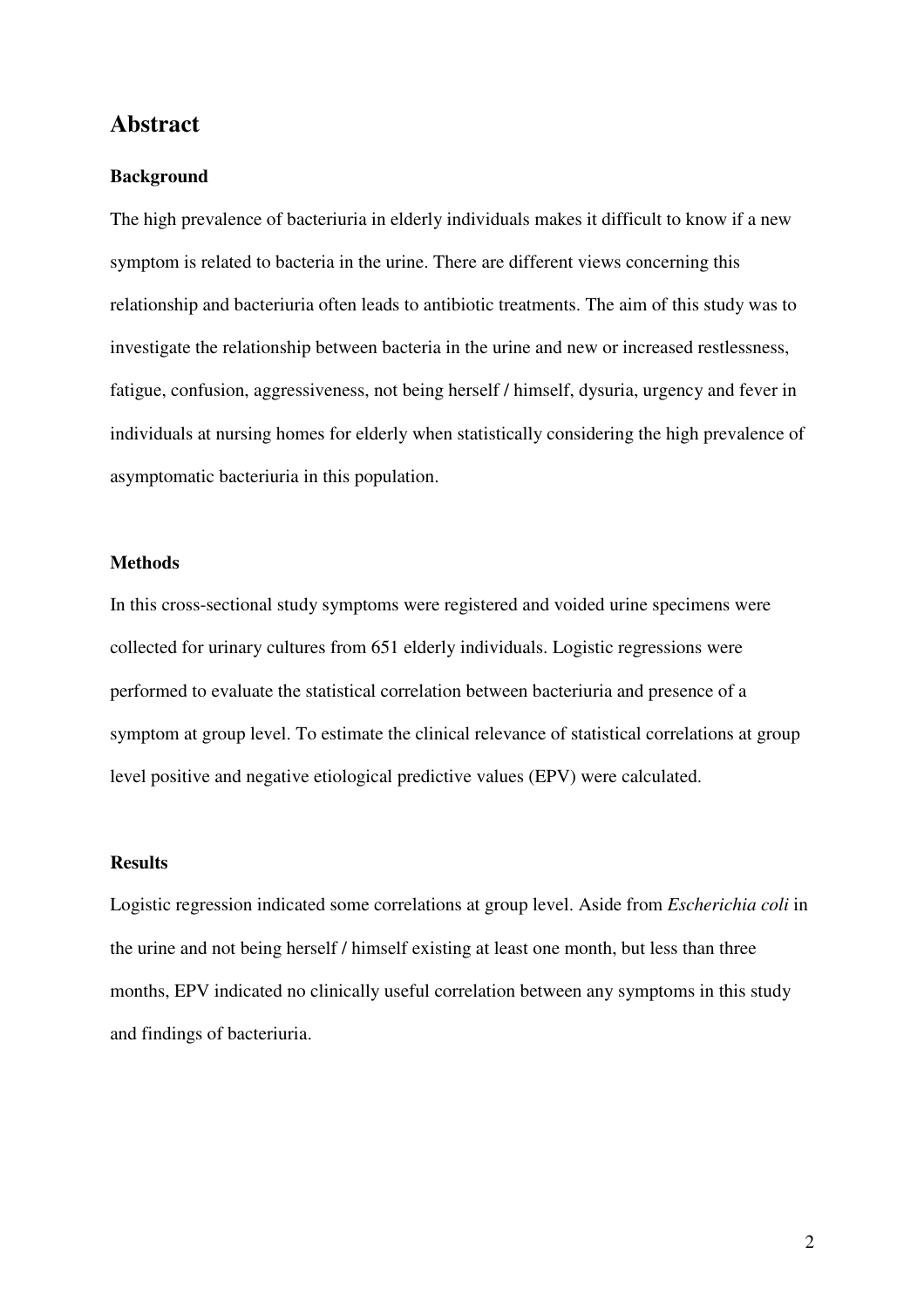## **Conclusions**

Urinary cultures provide little or no useful information when evaluating diffuse symptoms among elderly residents of nursing homes. Either common urinary tract pathogens are irrelevant, or urine culture is an inappropriate test.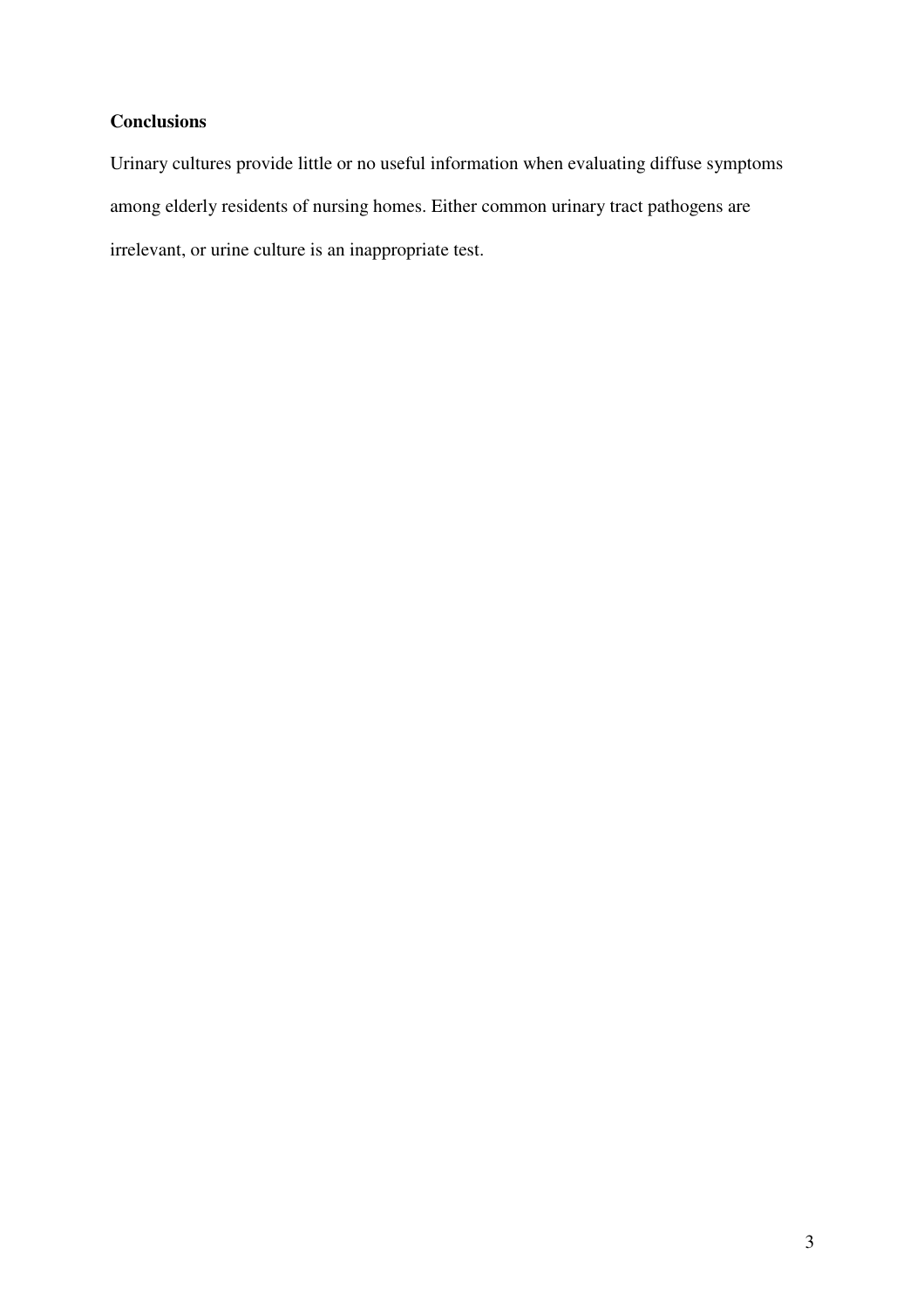# **Background**

The prevalence of bacteriuria in elderly residents of nursing homes without indwelling urinary catheters varies from 25% to 50% for women and 15% to 40% for men [1, 2]. Bacteriuria may represent a symptomatic urinary tract infection (UTI) or an asymptomatic bacteriuria (ABU). The latter should not be treated with antibiotics [3-7]. When a patient with a new or increased symptom also has bacteriuria, the high prevalence of ABU makes it difficult to know if the bacteriuria is just an ABU not influencing symptoms, or if the bacteriuria is an UTI that may have caused symptoms [8-10]. It has been estimated that if a urinary culture is positive in an institutionalized febrile elderly individual without an indwelling urinary catheter and with no local findings, less than 10% of such episodes are attributable to a UTI [11]. Furthermore, the combination of bacteriuria and pyuria can not differentiate between UTI and ABU in individuals at nursing homes for elderly individuals [12]. The problem of differentiation between UTI and ABU is even more difficult for diffuse non-specific symptoms such as restlessness, fatigue, confusion, aggressiveness or not being herself / himself. These symptoms can have many other causes than UTI [13]. There are different views concerning the relationship between various non-specific symptoms and UTI [14-19].

Change in mental status (lethargy, disorientation, increased or new onset of confusion and delirium) was the most commonly reported symptom for suspecting UTI [20]. Non-specific symptoms and signs are important factors in antibiotic prescription for ABU in elderly institutionalized people despite lack of evidence [21]. Despite evidence that ABU should not be treated, suspected UTI remains the most frequent reason for prescribing antibiotics in nursing homes for the elderly [22]. This probably reflects the diagnostic uncertainty of UTI among nursing homes for the elderly [10, 23].

Elderly people are more likely to experience adverse drug events of antibiotic treatment [24]. However the main reason for avoiding unnecessary antibiotic treatment is increasing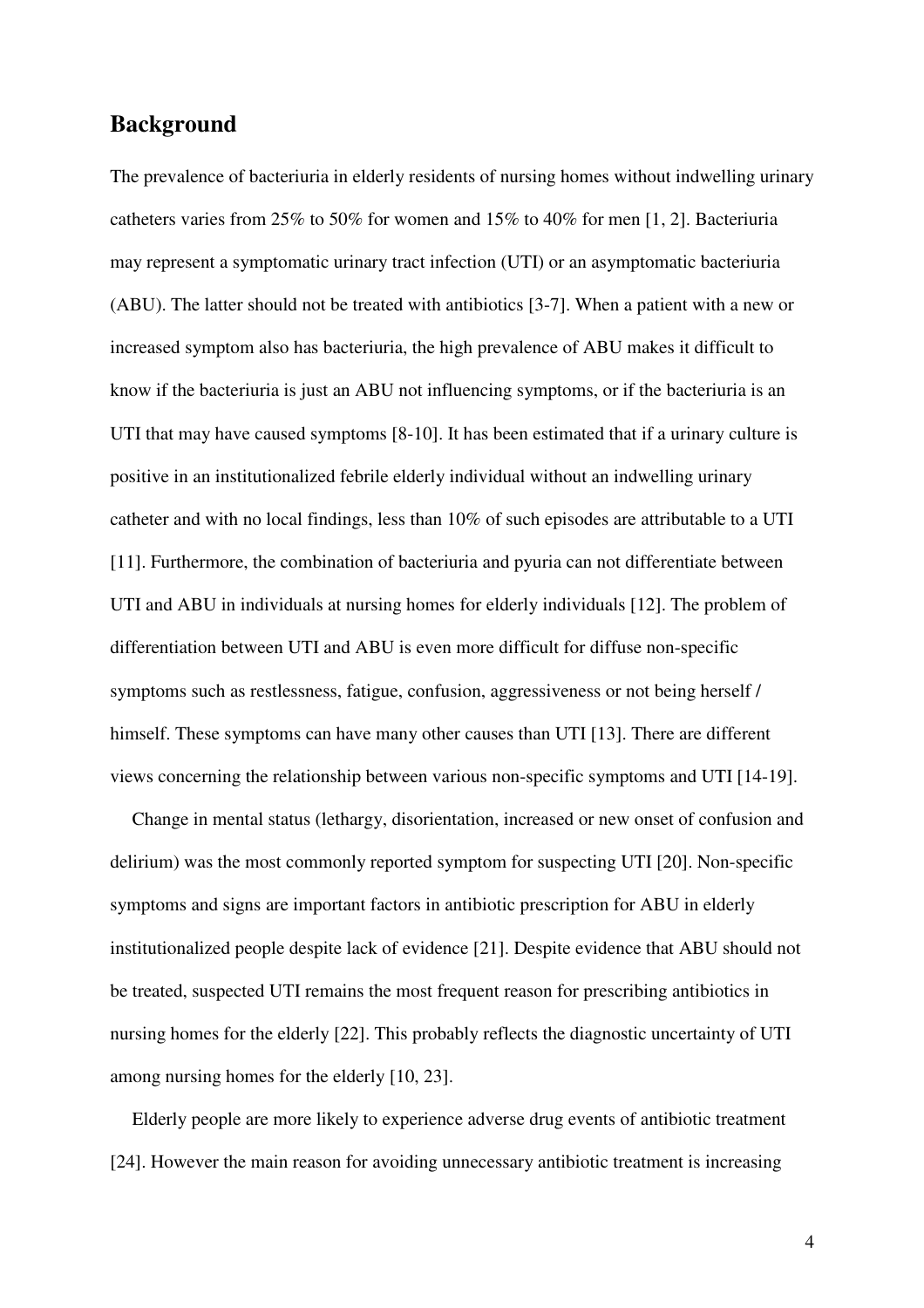antibiotic resistance. Thus it is important to study the role of bacteriuria in relation to nonspecific symptoms.

The aim of this study was to investigate the relationship between bacteria in the urine and new or increased restlessness, fatigue, confusion, aggressiveness, not being herself / himself, dysuria, urgency and fever in individuals at nursing homes for elderly when statistically considering the high prevalence of asymptomatic bacteriuria in this population.

## **Methods**

Eventual symptoms were registered in the study protocol and a single voided specimen of urine was collected. A urine dipstick was analyzed and urine cultured from elderly individuals at nursing homes during a four-week period in the first months of 2003. The nursing homes were located in southwestern Sweden. The study was approved by the ethical committee of Gothenburg University. The data was collected along with another study evaluating dipstick urinalysis among elderly residents [2].

#### **Study population**

Individuals at the nursing homes, regardless of symptoms, were asked to participate. One single urine specimen was collected from each included, permanent elderly resident of 102 wards in 32 nursing homes. The following inclusion criteria were applied:

- Permanent residence in nursing homes for elderly (regardless of gender).
- No indwelling urinary catheter (as they always become bacteriuric).
- Sufficiently continent to leave a voided urinary specimen (obtaining urinary specimens by catheterizing these individual would not be representative of clinical practice and furthermore unethical).
- Present at the nursing home for elderly when the study took place.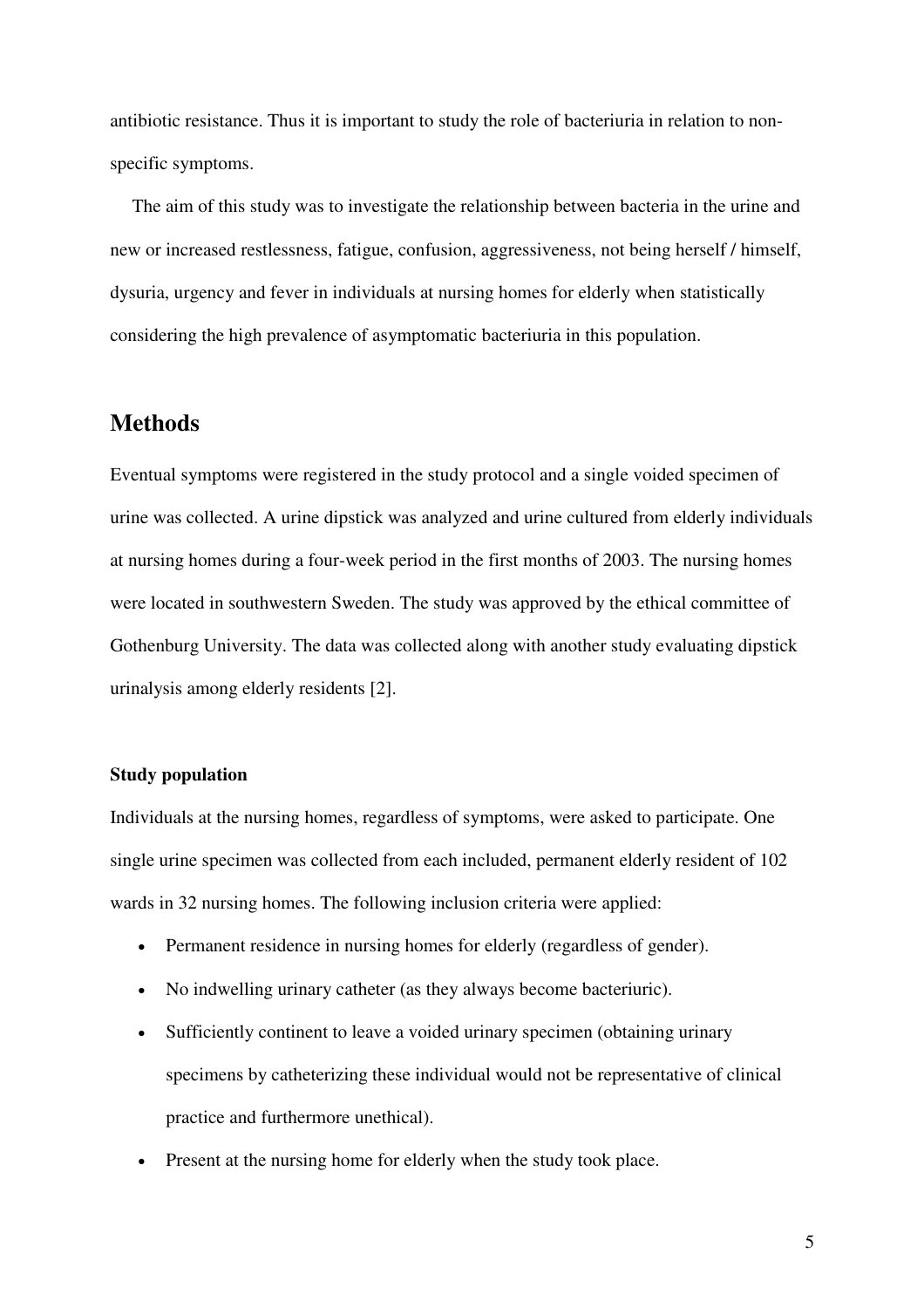- No ongoing dialysis.
- Participation approval.

The following exclusion criterion was used:

• If the individual did not agree to participate or wished to discontinue study participation.

For individuals with dementia the same inclusion / exclusion criteria were applied. However substantial incontinence among these individuals with dementia sometimes made it impossible to obtain a voided specimen of urine.

## **Statement of consent**

Individuals were informed about the study verbally and in written text. Informed approval for participation in the study was collected from decision-capable individuals that chose to participate in the study.

A considerable number of the participants, however, consisted of individuals with varying degrees of dementia. If the individual had no possibility to comprehend the meaning of the study information and thereby had a reduced decision-capability, these individuals only participated as long as they did not oppose participation and under the condition that a relative / appointed representative did not oppose their participation after having taken part of the study information. Thus, in case of dementia, where the individual did not understand the provided information, a sample was taken only if permission was granted. This procedure was approved by the ethical committee, University of Gothenburg.

#### **Study protocol**

The attending nurse at the nursing home registered, in a study protocol, once for each individual according to carefully provided instructions, if any of the following symptoms had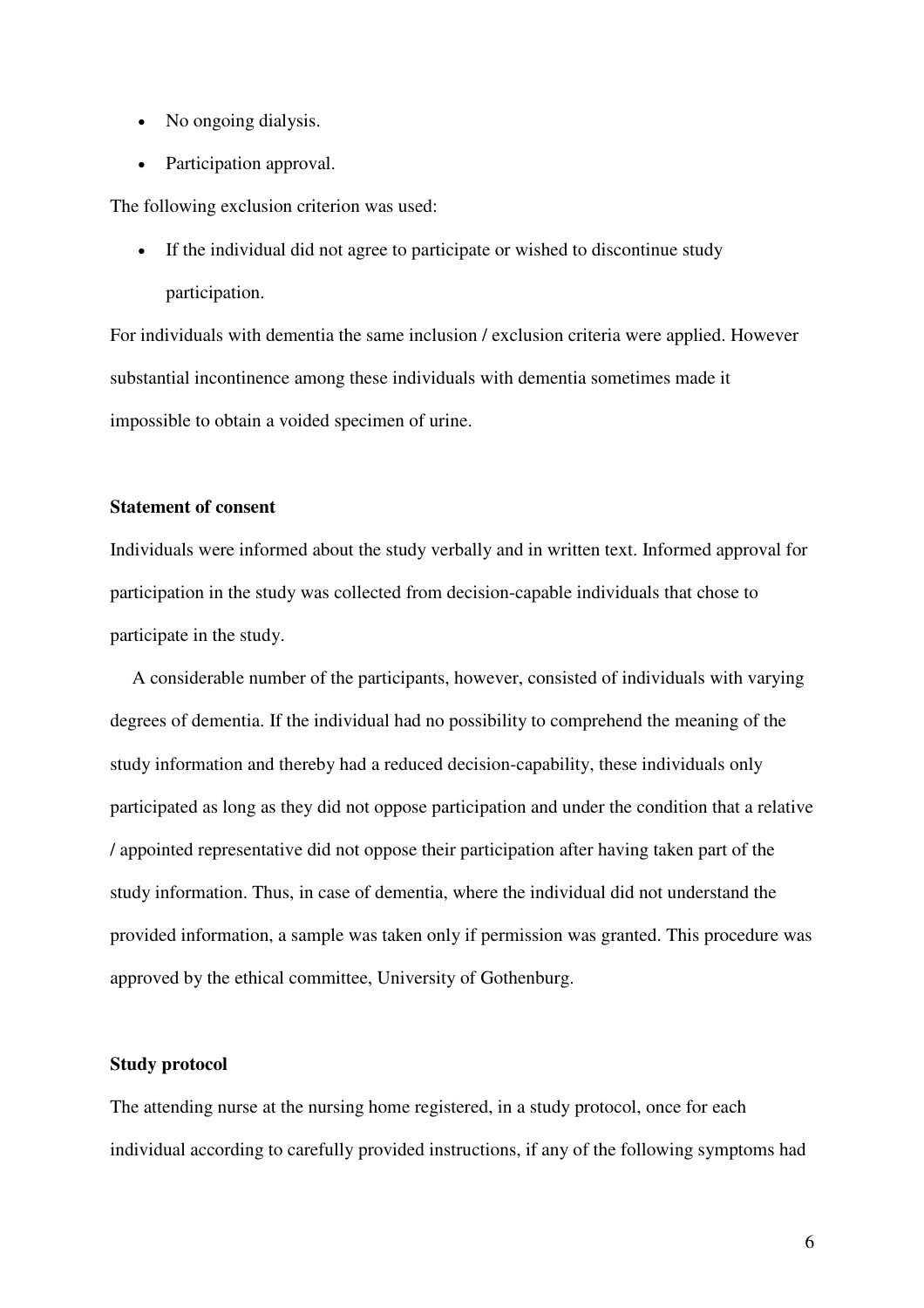appeared or increased: restlessness, fatigue, confusion, aggressiveness or not being herself / himself, dysuria, urgency and fever. Depending on how long the symptoms had persisted or increased, they were divided into the following three groups: less than one week, more then one week but less than one month, more than one month but less than three months. A symptom was not registered if it had persisted unchanged longer than three months. The study protocol included whether the individual had ongoing or previous antibiotic treatment within the last month.

#### **Laboratory tests**

The personnel at the nursing home were instructed to collect voided urine specimens with as long a bladder incubation time as possible, preferably a mid-stream morning sample. Then, dipstick urinalysis was carried out at the nursing home. The attending nurses at the nursing home were carefully instructed to register presence or absence of symptoms in the study protocol before performing dipstick analysis and taking a urinary culture. Thus the evaluation of symptoms was not influenced by the results of the urine tests.

Immediately after the dipstick readings the urine samples were chilled before transport to the microbiological laboratory in Borås where urine specimens were cultured. The samples usually reached the laboratory within 24 hours.

Using sterile inoculating loops the microbiology laboratory fractionated 10 µl urine on the surfaces of two plates; a cystine-lactose-electrolyte deficient agar (CLED) and a Columbia blood agar base. Plates were incubated overnight (minimum 15 h) at 35-37°C. CLED plates were incubated in air and Columbia plates were incubated in  $5\%$  CO<sub>2</sub>. The latter was further incubated for 24 hours if no growth occurred after the first incubation.

Growth of potentially pathogenic bacteria was usually considered positive if the number of colony-forming units per liter (CFU/mL) was  $\geq 10^5$ . However, at signs of possible UTI such as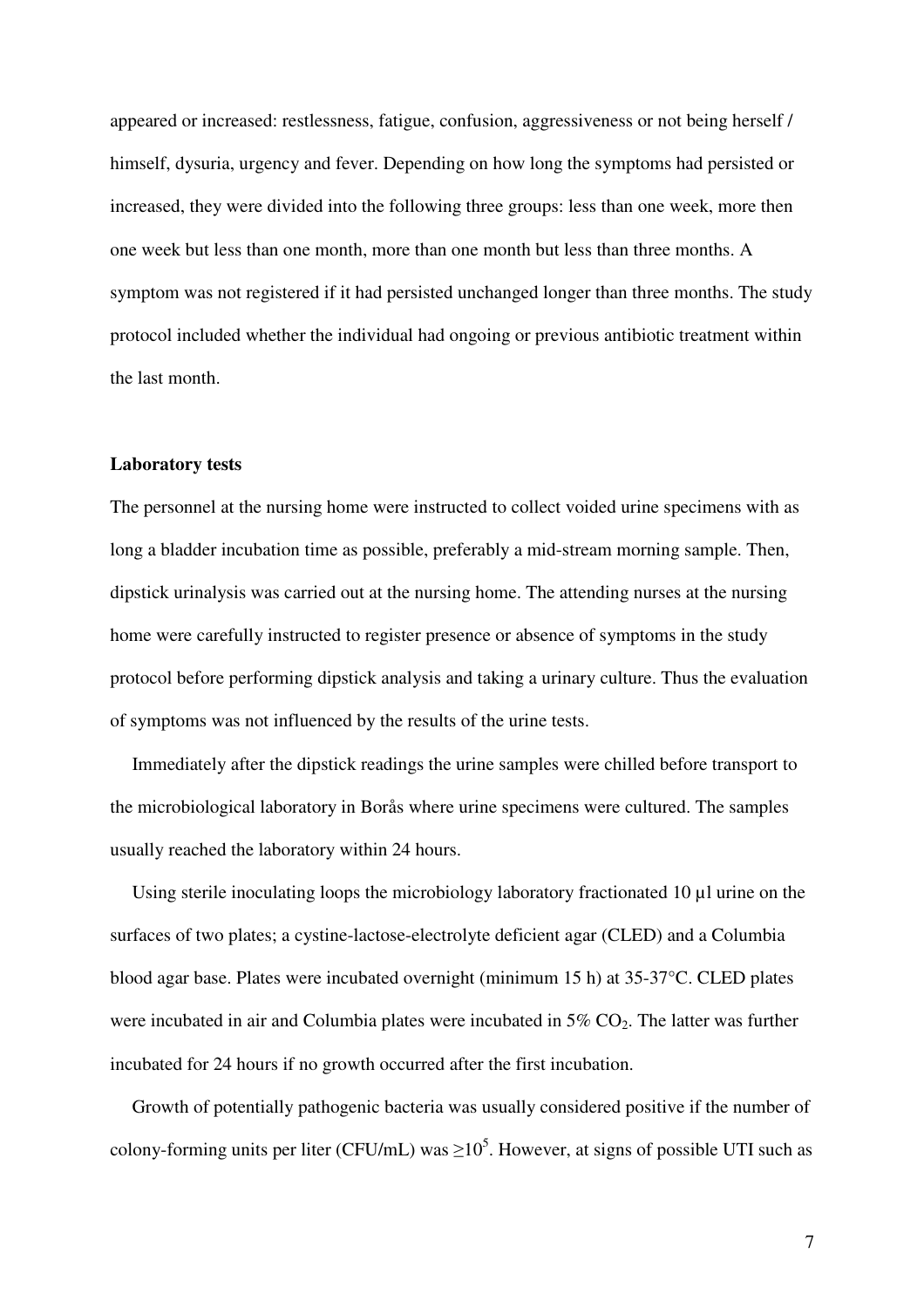positive nitrite dipstick, leukocyte esterase dipstick >1, fever, frequency, urgency or dysuria, the cut-off point was  $\geq 10^3$  for patients with growth of *Escherichia coli* and male patients with *Klebsiella* species and *Enterococcus faecalis.* For symptomatic women harboring the two latter species the cut-off level was  $\geq 10^4$ .

#### **Statistical analysis**

Depending on how long symptoms had persisted, they were divided into the following three groups; less than one week, less than one month, and less than three months. To evaluate the statistical correlation between bacteriuria and presence of a symptom at group level logistic regressions were performed. The symptom was used as dependent variable and the outcome of the urinary culture, age and sex as independent variables. One regression was made for each symptom and duration. One regression was also made for each symptom merging time intervals to all occurring within three months. If no relevant differences were found, only the latter is presented.

To estimate clinical relevance of statistical correlations, the positive and negative etiological predictive value (EPV) [25] was calculated to evaluate the probability for a positive/negative culture to rule in or out that a symptom in a single individual is associated with a bacterial finding. These predictive values were considered clinically useful if their point estimate was  $\geq 75\%$  with a lower 95% confidence interval  $\geq 50\%$ .

Logistic regression is a more sensitive statistical method than EPV. It is common that regression shows statistical significance while positive EPV does not show that a positive test outcome is clinically relevant. The opposite can never occur. Negative EPV is less affected by asymptomatic carriers and will often be high in case of a negative test.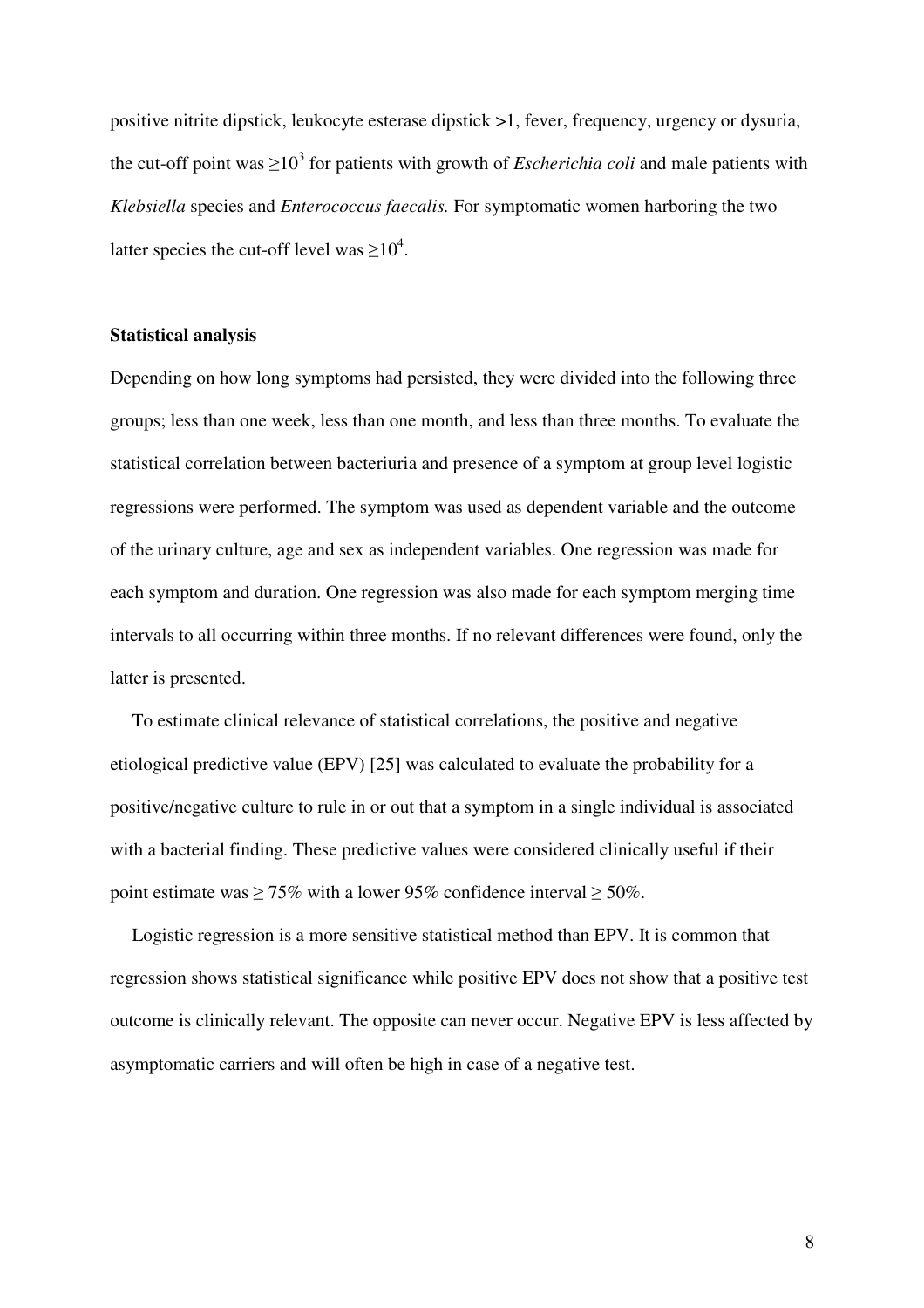Epi Info version 3.3.2 (Windows version) (CDC, Atlanta, USA) was used for storing data and for logistic regression. EPV with confidence intervals was calculated using the EPV-Calculator version 1.12 [26].

## **Results**

Of 1187 individuals in 32 nursing homes (Figure 1) 751 fulfilled the inclusion criteria. 655 (87%) of these accepted participation (Figure 1). 651 individuals provided useful samples, 482 (74%) were women and 169 (26%) men. Women's ages (mean 86 years, SD 7.4, range 46-102) were slightly higher than men's (mean 82 years, SD 7.8, range 54-99) ( $p<10<sup>-4</sup>$ ).

100/651 (15%) had diabetes mellitus. When the urine specimen was collected, 26/651 (4.0%) were in antibiotic treatment. Another 61/651 (9.4%) were not in antibiotic treatment when the urine specimen was collected but had had antibiotic treatment during the previous month. Antibiotic treatment history was, however, unknown for 12/651 (1.8%).

#### **The most common bacterium**

In this study 207/651 (32%) urine cultures showed growth of a potentially uropathogenic bacterial species. The most common finding was *E. coli* (143 = 22%), *Klebsiella* spp. (25 = 3.8%) and *E. faecalis* (17 = 2.6%). Other species had very low prevalence ( $\leq 0.8\%$  for each species).

#### **Prevalence of symptoms**

Fatigue, restlessness and confusion were the most common symptoms (Table 1-2). Combined symptoms were uncommon. The four most prevalent combined symptoms were restlessness and fatigue 11/651 (1.7%), fatigue and confusion 7/651 (1.1%), fatigue and urgency 6/651 (0.92%) and restlessness and confusion 6/651 (0.92%).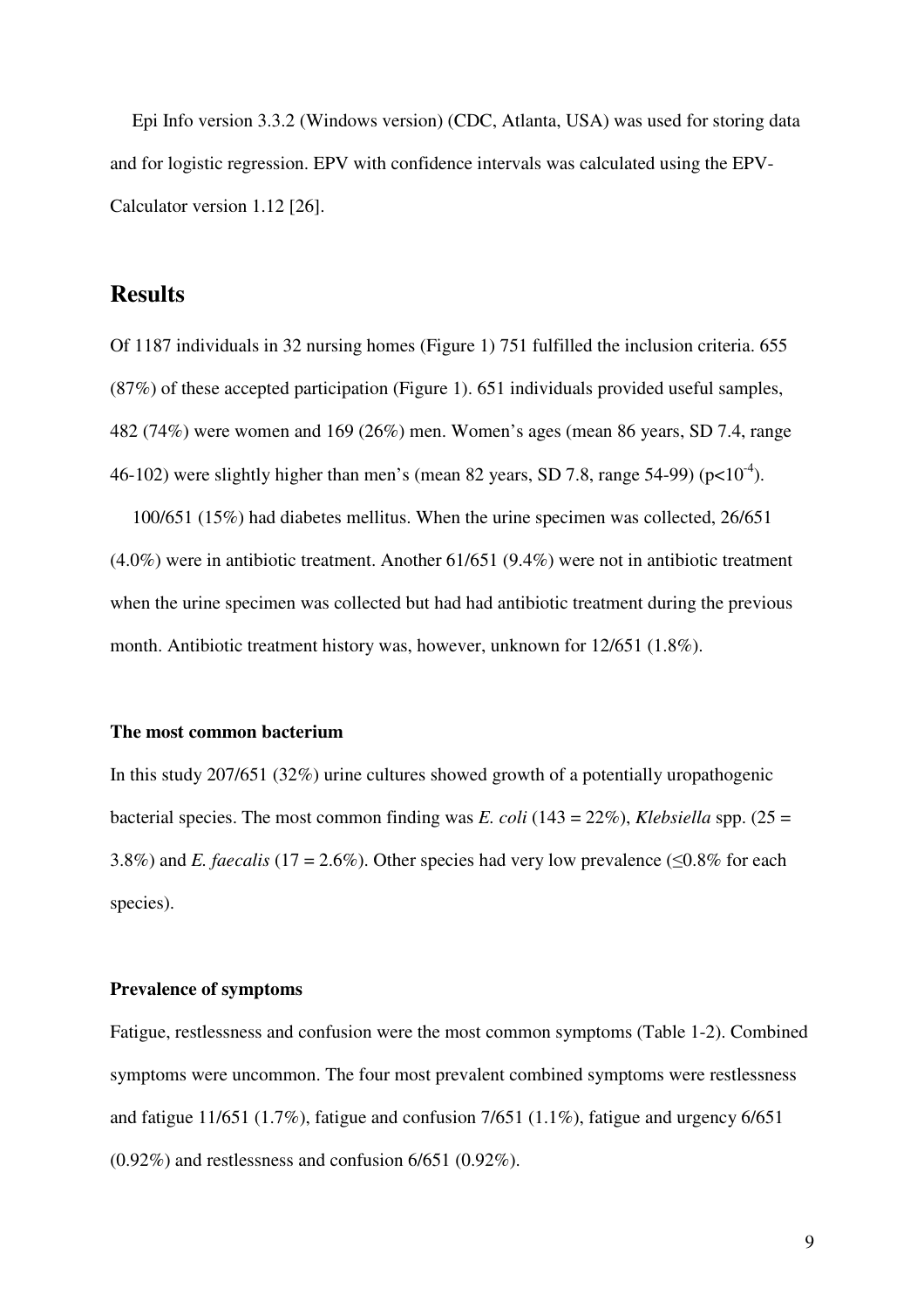#### **Correlation between bacteriuria and symptoms**

The prevalence of bacteriuria for each symptom was: restlessness 39%, fatigue 41%, confusion 45%, aggressiveness 39%, not being herself / himself 60%, dysuria 42%, urgency 42% and fever 50%.

Not being herself / himself that occurred within 3 months correlated with findings of *E. coli* (Table 1) or any bacteria (Table 2). Fever acquired within 1 week correlated with findings of *Klebsiella* spp. (odds ratio 45 with 95% CI 2.0-980, p=0.016). Confusion or fatigue that occurred or changed within 3 months correlated with findings of any bacteria (Table 2).

If duration of symptoms includes all patients with new or changed symptoms within 3 months, as in Table 1-2, the etiologic predictive values suggest that none of these statistical findings had any clinical relevance (Table 1-2). However, when analyzing duration of symptoms separately EPV showed that in a patient where not being herself / himself for the preceding period of >1 months and  $\leq$ 3 months growth of *E. coli* was with 96% (51-100%) probability associated to this symptom. No other subset of duration showed any clinically relevant EPV.

## **Discussion**

It is common that a patient at a nursing home for elderly individuals often has diffuse symptoms such as restlessness, fatigue, confusion, aggressiveness or not being herself / himself. This study suggests that a urinary culture is of little or no value in clarifying the etiology of these symptoms.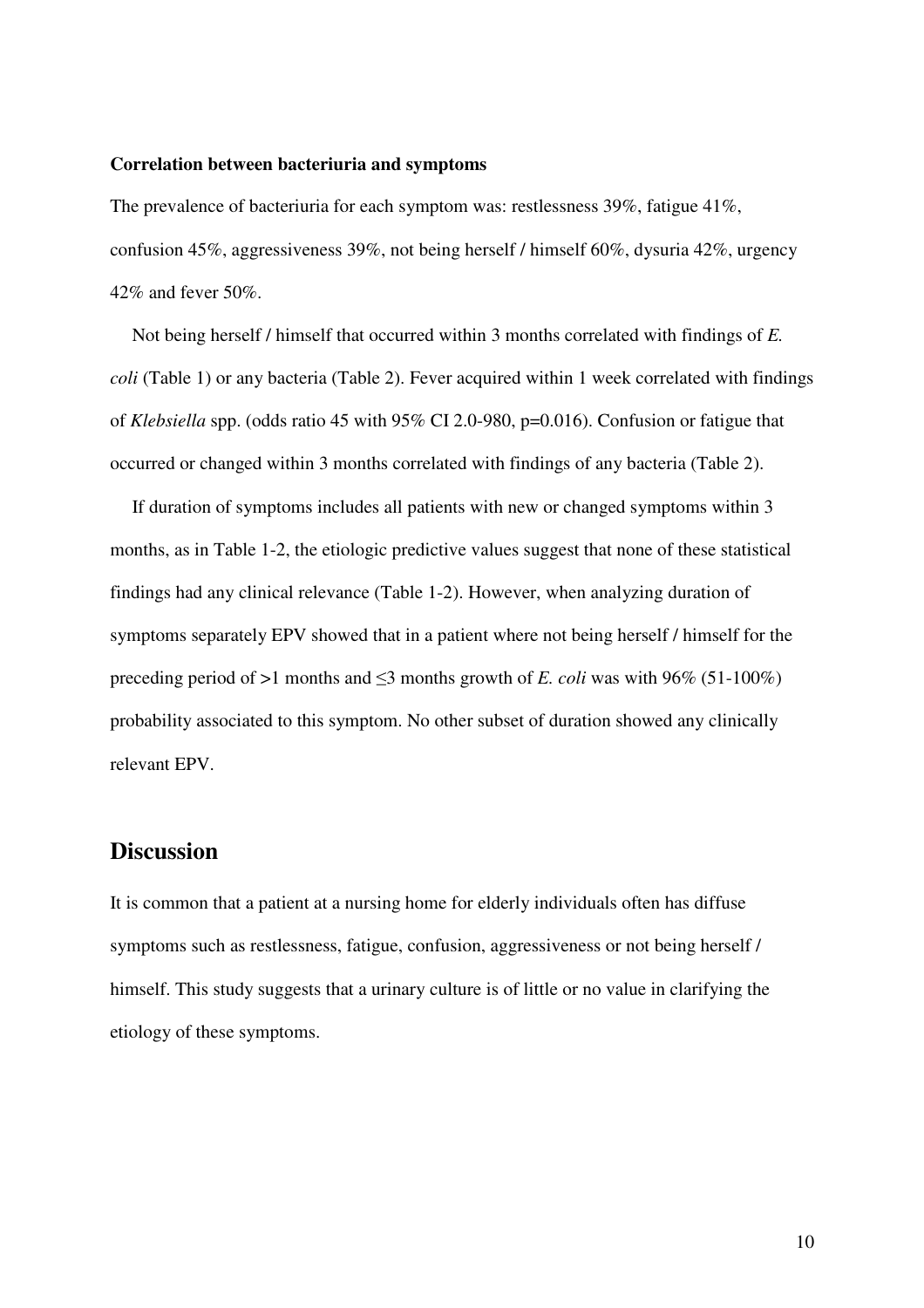#### **Strength and limitations of the study**

Are the bacteria in the urine only to be considered an insignificant finding (ABU) or is a lower UTI causing the new symptom? Ordinary predictive values cannot be calculated since there is no gold standard for this situation. Thus, it's impossible to know whether a positive urinary culture in a patient with a new symptom is related to the new symptom or not as the prevalence of asymptomatic bacteriuria among individuals at nursing homes for the elderly varies between 25% and 50% for women and 15% and 40% for men. Using a prospective study following individuals over time and recording new symptoms does not solve the problem of a missing gold standard. A possible way to solve this would be a large randomized controlled trial (RCT). However, an RCT in a large population of fragile elderly individuals is not easy to perform. Another possibility to bypass the problem of a missing gold standard is to use the new statistical method of EPV. The EPV, which is used in this study, produces predictive values statistically considering the presence of insignificant findings, i.e. asymptomatic carriers, in the absence of a gold standard. EPV can only be calculated if we analyze a urine sample in both symptomatic and asymptomatic individuals.

In this study we obtained urine specimens and study protocols from 55% (651/1187) of individuals registered at the nursing homes. This may appear low but is similar to previously published studies in nursing homes for the elderly [8]. The main reason for not participating in this study was substantial urinary incontinence, often combined with dementia. Obtaining a urine specimen from these individuals would have required the use of a catheter which is not routine in clinical practice for elderly at nursing homes and would, therefore, not have been representative of clinical practice. Individuals with an indwelling urinary catheter were excluded as they always become colonized by bacteria that are sometimes of different species compared to those without catheters [1]. Only 13% (96/751) refused participation which may be considered acceptable.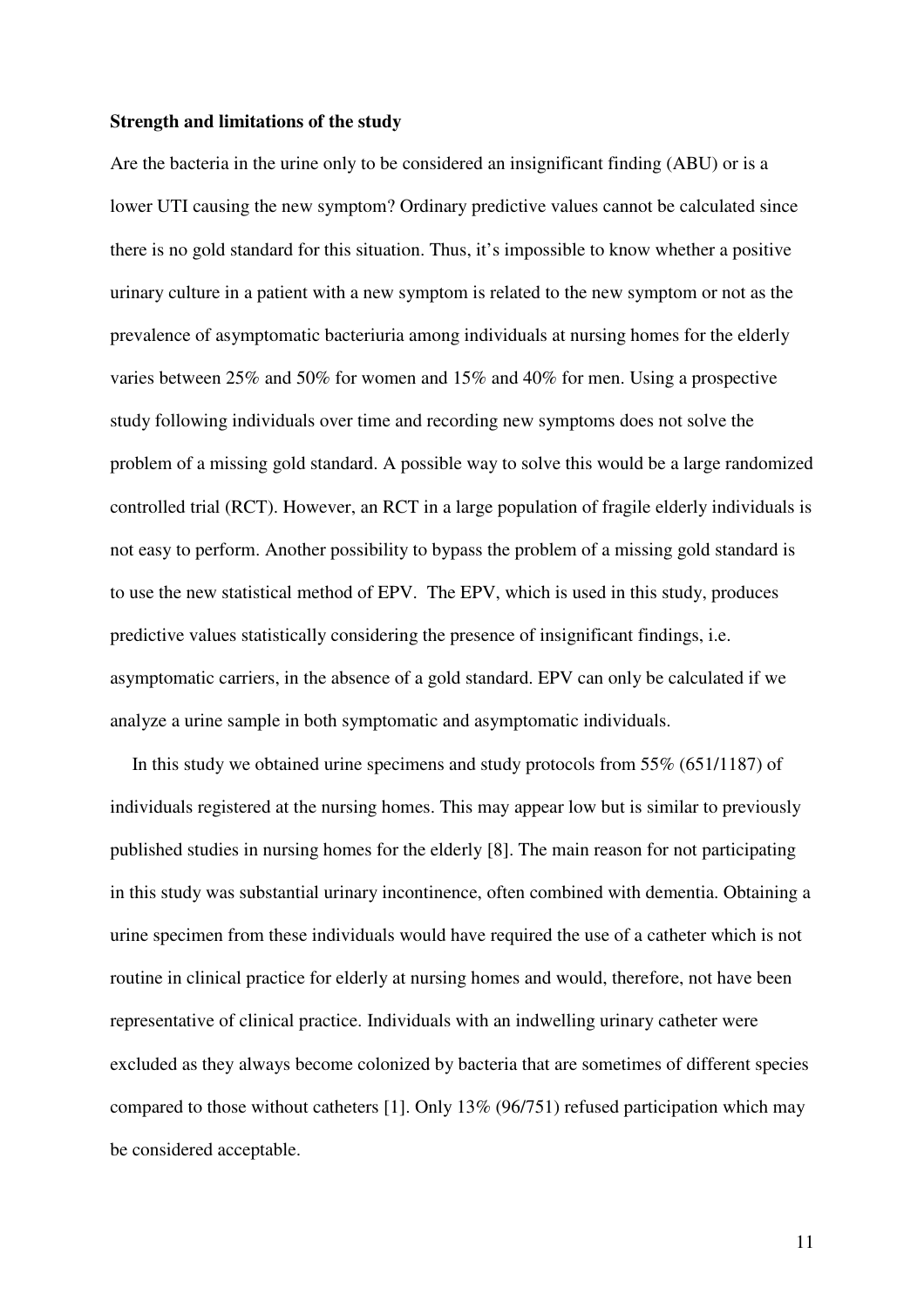The symptoms investigated in this study are common causes for antibiotic treatment despite clear evidence that they are associated with lower UTI. Symptoms were not diagnosed using validated questionnaires or other validated instruments. Instead, we used the labels used by most nurses for describing patients' symptoms when consulting a physician. Thus, labeling patients with, for example, confusion and not being herself / himself overlap. The reason for using labels commonly used by nurses is that nurses play a central role in both the ordering of urine cultures and the decision to prescribe antibiotics [21]. Thus, a more constructive way to look upon this is that the present study does not evaluate objective symptoms but labels of symptoms commonly used by nurses and presented to the physician.

Several symptoms may coexist. This could be a potential confounding factor that should have been addressed in the regression analyses. However, even the most frequent combinations of symptoms were rare.

 Three time intervals for duration of symptoms were chosen to investigate if more detailed information concerning duration of symptoms was of great importance. It turned out that in most situations more detailed information on different durations, other than duration  $\leq$ 3 months, was not of great importance.

Only 4.0% (26/651) had ongoing antibiotic treatment, regardless of antibiotic or underlying infection. Thus for those individuals that had antibiotics affecting urinary pathogens, no urinary bacteria growth may have been expected. Due to the low prevalence of ongoing antibiotic treatment this effect was considered low.

Procedures utilizing presence of symptoms or outcome of prior dipstick testing to influence the decision of cut-off levels for CFU in urine culture may enhance the diagnostic procedure [27]. These procedures are common in microbiologic laboratories in Sweden. Thus, the common present procedure for urine culture was used without modification to be representative of ordinary clinical practice. It should be mentioned that no diffuse symptoms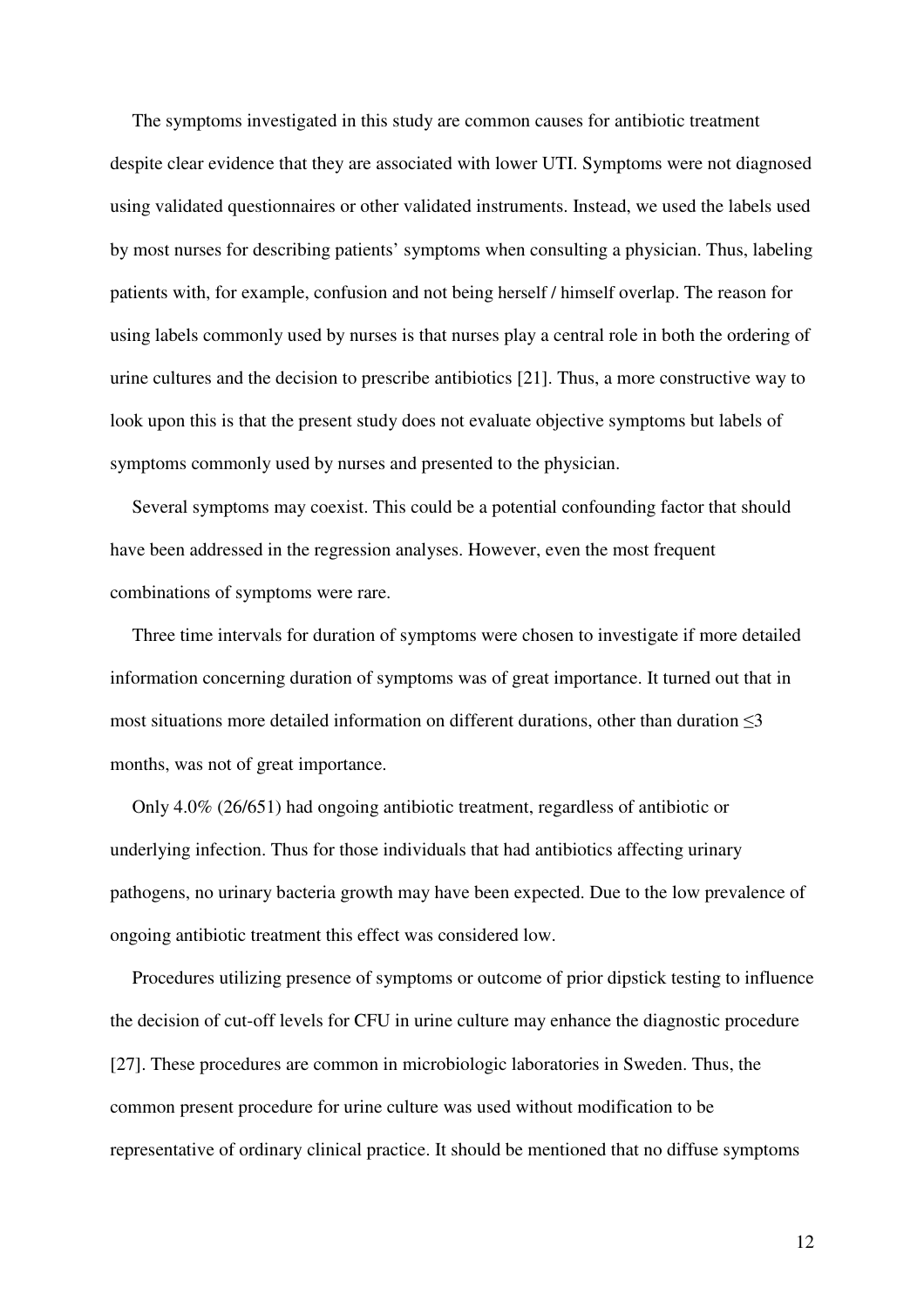such as restlessness, fatigue, confusion, aggressiveness or not being herself / himself influenced decisions on cut-off levels for CFU in the urine cultures.

#### **Findings of or absence of bacteriuria**

While the results of the logistic regressions are of interest at group level, these results are of limited value to the physician making a clinical decision for a single patient. The EPV however, is of greater clinical importance to the physician as a positive EPV describes the probability of findings of bacteriuria to be associated with symptoms. Since EPV considers asymptomatic carriers it provides an estimate of the clinical relevance of bacteriuria. It is interesting to note that none of the estimates of positive EPV showed that bacteriuria had any clinical relevance except for findings of *E. coli* in patients not being herself / himself since at least one month, but less than three months. Thus, with most symptoms, findings of bacteria in the urine do not add etiologic information and physicians must investigate the possibility of other explanations than lower UTI.

 In some diffuse symptoms such as fatigue, confusion or not being herself / himself there is a statistical correlation at a group level between symptoms and findings of bacteria in the urine. ABU increases when an individual's general health declines. Therefore the association between some diffuse symptoms and bacteriuria might be explained by the fact that when an individual's health declines they develop more diffuse symptoms and at the same time are more prone to ABU. Thus, it might not be causality between bacteriuria and symptoms. To determine this, a randomized controlled trial with antibiotic treatment in patients not being herself / himself is needed.

It is not surprising to find that absence of bacteriuria usually indicates that the symptom is not associated with bacteriuria (table 1-2).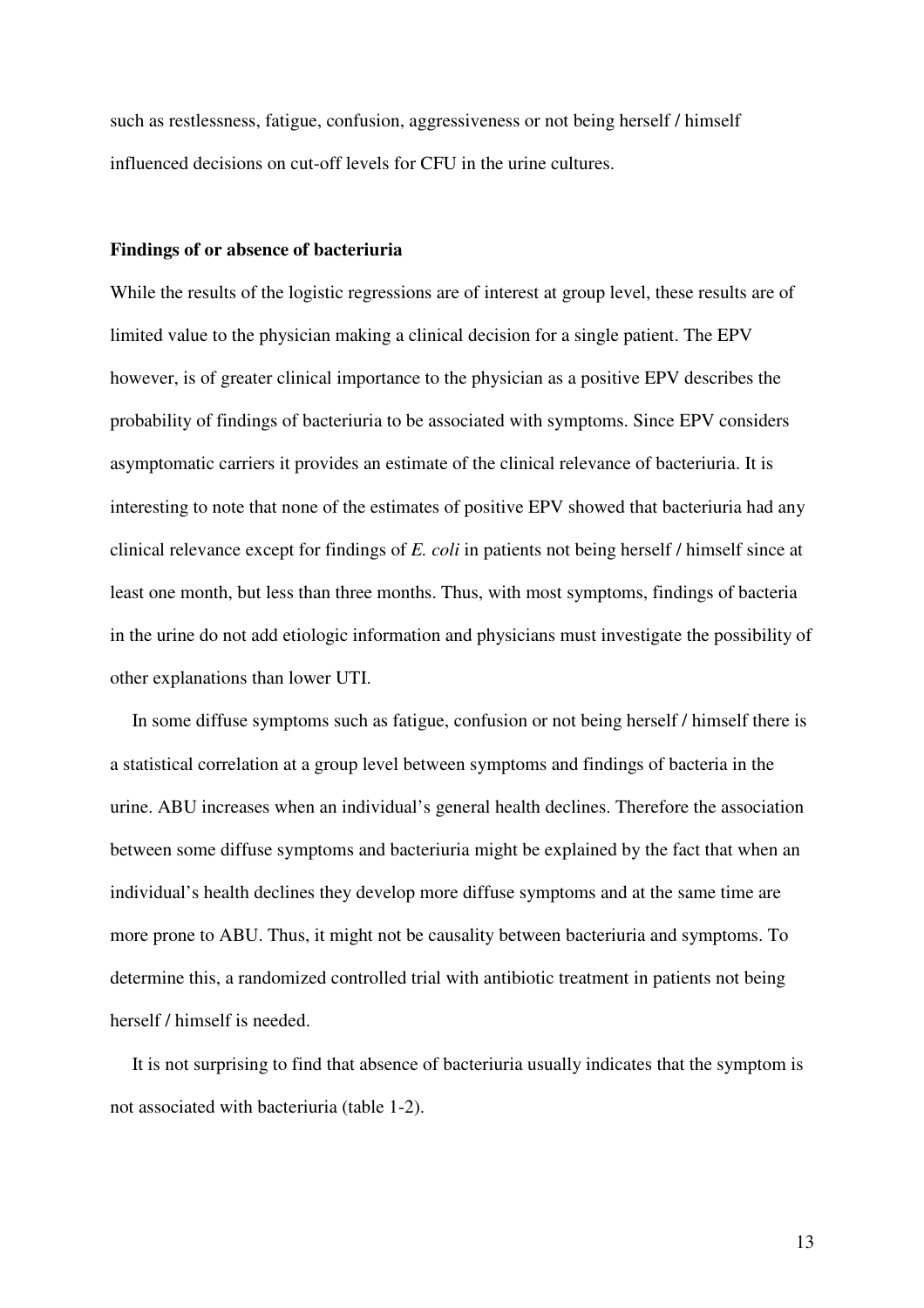#### **Urgency or dysuria**

It is remarkable that there was no correlation between either urgency or dysuria and bacteriuria. This might be explained by the fact that there are many other causes of urgency and dysuria than UTI among individuals living at nursing homes for elderly [28-30]. Thus UTI may be only a minor cause of these symptoms.

## **Conclusions**

The results of this study can be considered valid in ordinary clinical practice in developed countries when a physician is evaluating elderly individuals at nursing homes with new or increased diffuse symptoms. Except for *E. coli* in the urine and not being herself / himself of at least one month but less than three months, EPV indicated no correlation between symptoms in this study and findings of bacteriuria. Thus, with this possible exception (to be confirmed by a randomized clinical trial) it is not useful to perform urinary cultures when evaluating these symptoms among elderly residents. These results can be interpreted as either that common urinary tract pathogens are of no relevance, or a urine culture alone is inappropriate, for evaluating this specific situation. Searching for a new biomedical test to supplement or even replace urine culture seems clinically important for this particular situation.

# **Competing interests**

The authors declare that they have no competing interests.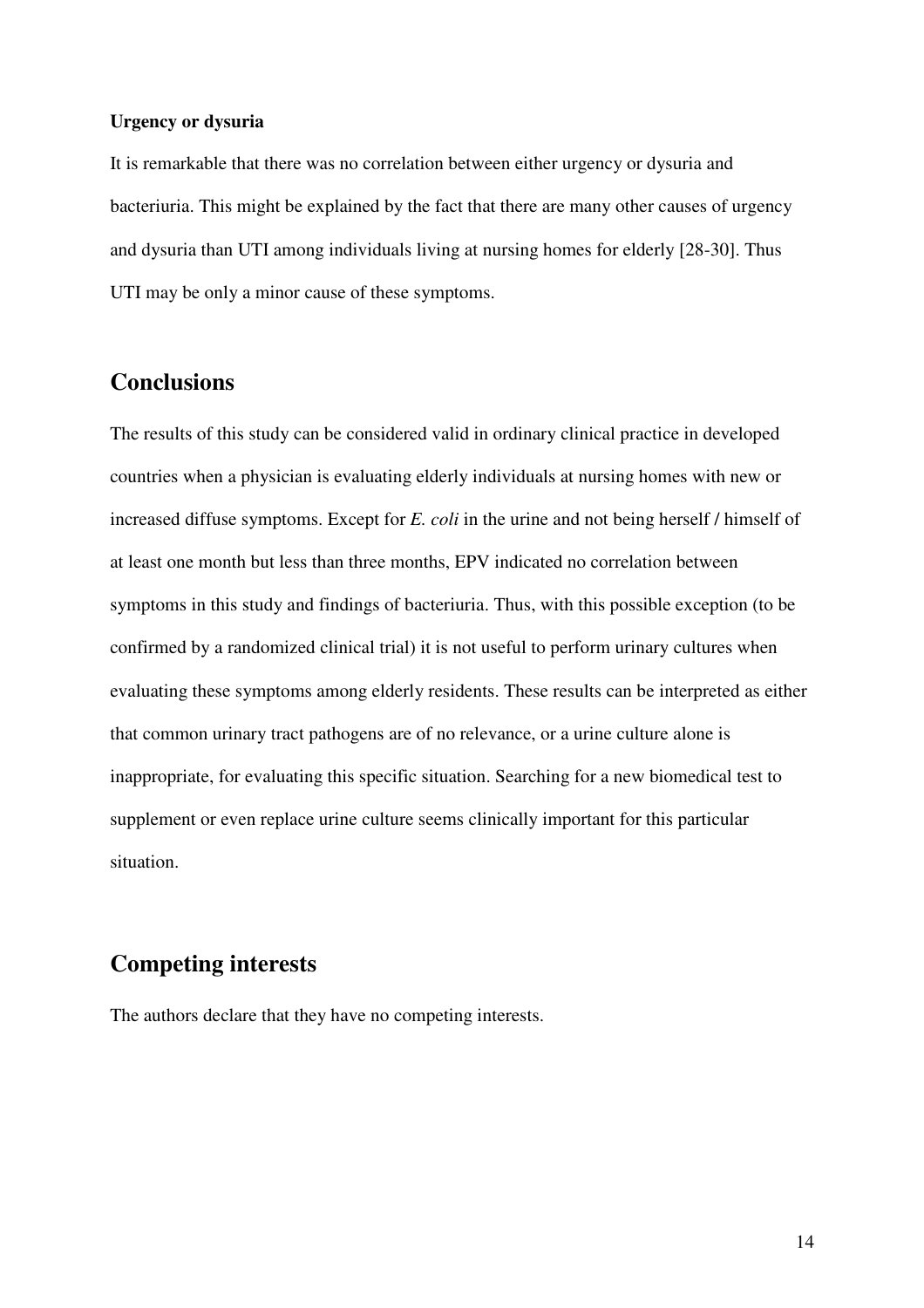# **Authors' contributions**

PDS and RG designed the study. PDS carried out the data collection. PDS, PU and RG performed the analyses and participated in writing the manuscript. All authors reviewed and approved the final draft of the paper.

# **Acknowledgements and Funding**

Financial support was obtained from primary health care in Södra Älvsborg county and the research and development council of Södra Älvsborg county. Sponsors did not take part in the design, methods, subject recruitment, data collection, analysis or preparation of manuscript.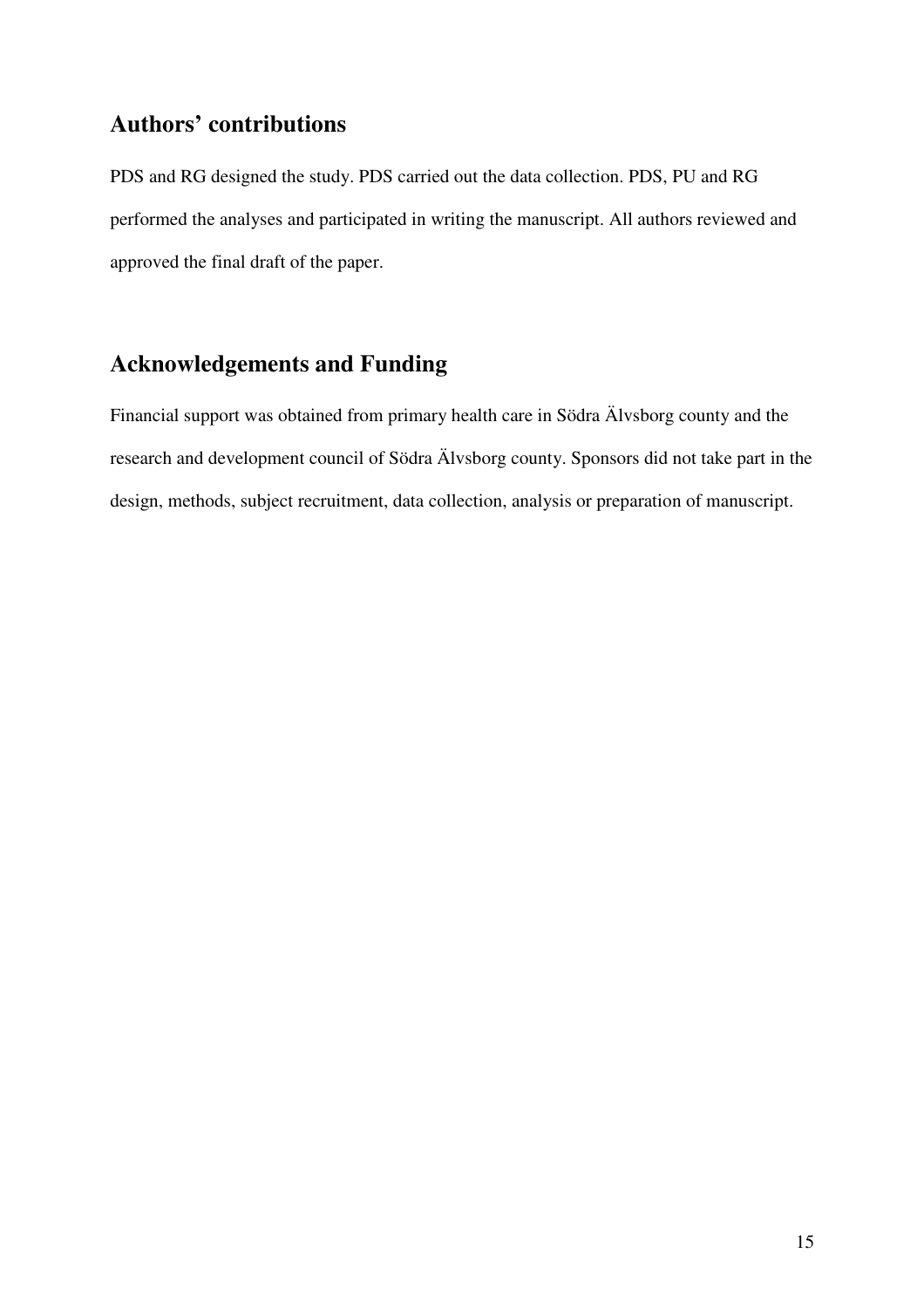# **References**

- 1. Nicolle LE: **Urinary tract infections in long-term-care facilities**. *Infect Control Hosp Epidemiol* 2001, 22(3):167-175.
- 2. Sundvall PD, Gunnarsson RK: **Evaluation of dipstick analysis among elderly residents to detect bacteriuria: a cross-sectional study in 32 nursing homes**. *BMC Geriatr* 2009, 9:32.
- 3. Nicolle LE, Bjornson J, Harding GK, MacDonell JA: **Bacteriuria in elderly institutionalized men**. *N Engl J Med* 1983, 74(4):1420-1425.
- 4. Nicolle LE, Mayhew WJ, Bryan L: **Prospective randomized comparison of therapy and no therapy for asymptomatic bacteriuria in institutionalized elderly women**. *Am J Med* 1987, 83(1):27-33.
- 5. Harding GK, Zhanel GG, Nicolle LE, Cheang M: **Antimicrobial treatment in diabetic women with asymptomatic bacteriuria**. *N Engl J Med* 2002, 347(20):1576-1583.
- 6. Ouslander JG, Schapira M, Schnelle JF, Uman G, Fingold S, Tuico E, Nigam JG: **Does eradicating bacteriuria affect the severity of chronic urinary incontinence in nursing home residents?** *Ann Intern Med* 1995, 122(10):749-754.
- 7. Nicolle LE, Bradley S, Colgan R, Rice JC, Schaeffer A, Hooton TM: **Infectious Diseases Society of America guidelines for the diagnosis and treatment of asymptomatic bacteriuria in adults**. *Clin Infect Dis* 2005, 40(5):643-654.
- 8. Hedin K, Petersson C, Widebäck K, Kahlmeter G, Mölstad S: **Asymptomatic bacteriuria in a population of elderly in municipal institutional care**. *Scand J Prim Health Care* 2002, 20(3):166-168.
- 9. Rodhe N, Löfgren S, Strindhall J, Matussek A, Mölstad S: **Cytokines in urine in elderly subjects with acute cystitis and asymptomatic bacteriuria**. *Scand J Prim Health Care* 2009, 27(2):74-79.
- 10. Nicolle LE: **Urinary tract infection in long-term-care facility residents**. *Clin Infect Dis* 2000, 31(3):757-761.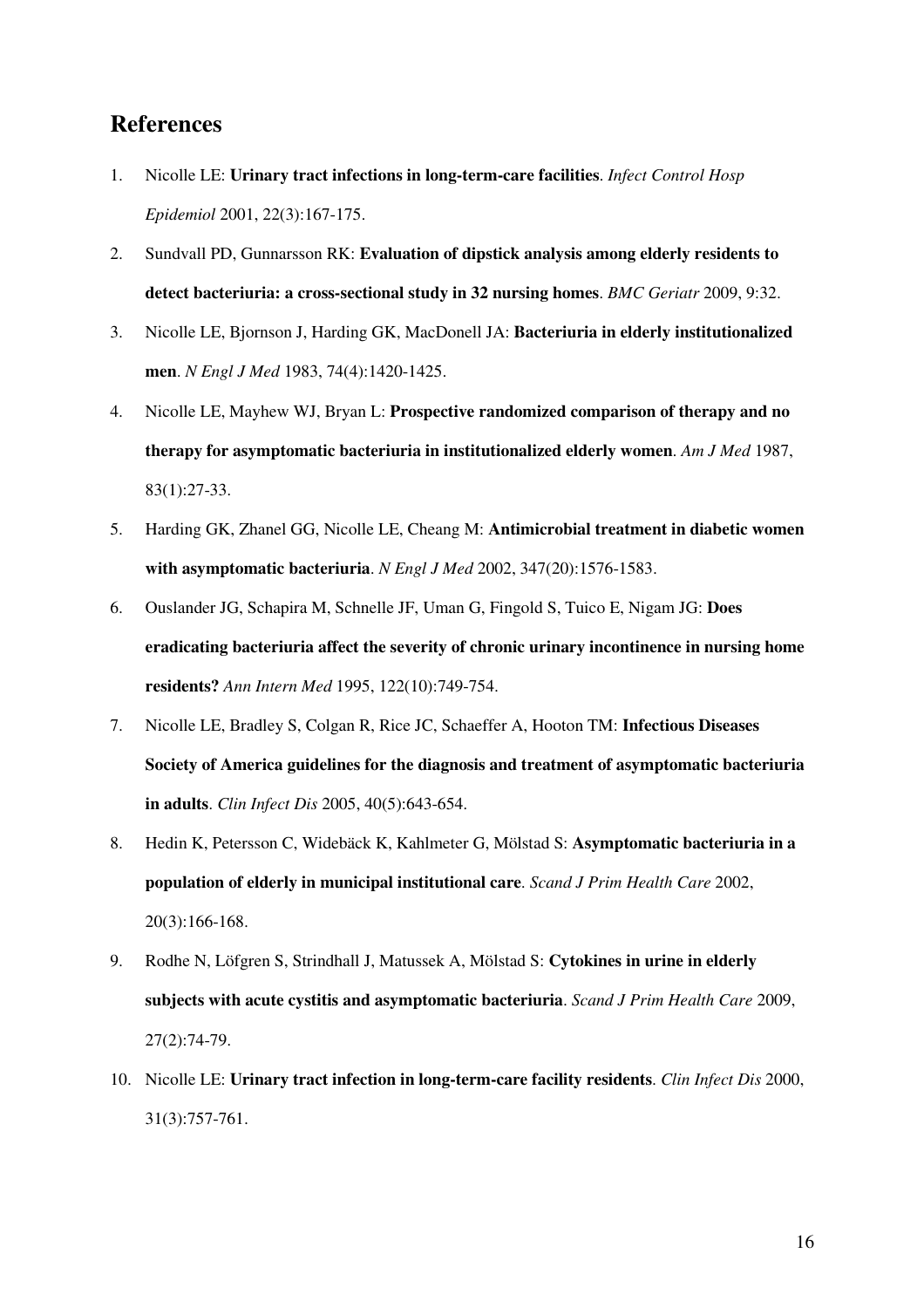- 11. Orr PH, Nicolle LE, Duckworth H, Brunka J, Kennedy J, Murray D, Harding GK: **Febrile urinary infection in the institutionalized elderly**. *Am J Med* 1996, 100(1):71-77.
- 12. Nicolle LE: **Urinary infections in the elderly: symptomatic of asymptomatic?** *Int J Antimicrob Agents* 1999, 11(3-4):265-268.
- 13. Bostwick JM: **The many faces of confusion. Timing and collateral history often hold the key to diagnosis**. *Postgrad Med* 2000, 108(6):60-2 65-6 71-2.
- 14. Nicolle LE, Henderson E, Bjornson J, McIntyre M, Harding GK, MacDonell JA: **The association of bacteriuria with resident characteristics and survival in elderly institutionalized men**. *Ann Intern Med* 1987, 106(5):682-686.
- 15. Juthani-Mehta M, Quagliarello V, Perrelli E, Towle V, Van Ness PH, Tinetti M: **Clinical features to identify urinary tract infection in nursing home residents: a cohort study**. *J Am Geriatr Soc* 2009, 57(6):963-970.
- 16. Eriksson S, Strandberg S, Gustafson Y, Lundin-Olsson L: **Circumstances surrounding falls in patients with dementia in a psychogeriatric ward**. *Arch Gerontol Geriatr* 2009, 49(1):80-87.
- 17. Juthani-Mehta M, Tinetti M, Perrelli E, Towle V, Van Ness PH, Quagliarello V: **Diagnostic accuracy of criteria for urinary tract infection in a cohort of nursing home residents**. *J Am Geriatr Soc* 2007, 55(7):1072-1077.
- 18. Manepalli J, Grossberg GT, Mueller C: **Prevalence of delirium and urinary tract infection in a psychogeriatric unit**. *J Geriatr Psychiatry Neurol* 1988, 36(12):198-202.
- 19. Miller J: **To treat or not to treat: managing bacteriuria in elderly people**. *CMAJ* 2001, 164(5):619-620.
- 20. Juthani-Mehta M, Drickamer MA, Towle V, Zhang Y, Tinetti ME, Quagliarello VJ: **Nursing home practitioner survey of diagnostic criteria for urinary tract infections**. *J Am Geriatr Soc* 2005, 53(11):1986-1990.
- 21. Walker S, McGeer A, Simor AE, Armstrong-Evans M, Loeb M: **Why are antibiotics prescribed for asymptomatic bacteriuria in institutionalized elderly people? A qualitative study of physicians' and nurses' perceptions**. *CMAJ* 2000, 163(3):273-277.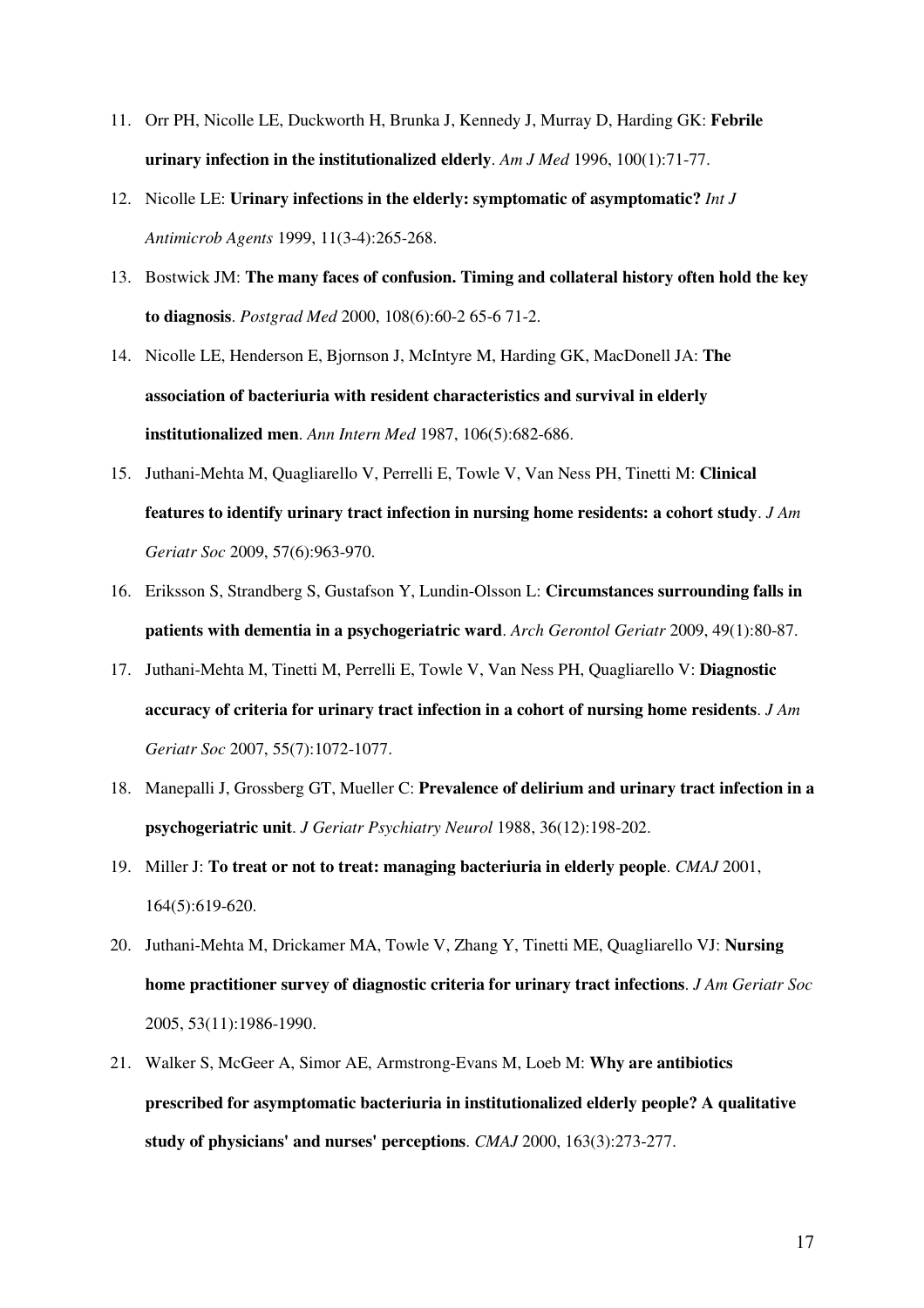- 22. Nicolle LE, Strausbaugh LJ, Garibaldi RA: **Infections and antibiotic resistance in nursing homes**. *Clin Microbiol Rev* 1996, 100(1):1-17.
- 23. Yoshikawa TT, Nicolle LE, Norman DC: **Management of complicated urinary tract infection in older patients**. *J Am Geriatr Soc* 1996, 22(6):1235-1241.
- 24. Takahashi P, Trang N, Chutka D, Evans J: **Antibiotic prescribing and outcomes following treatment of symptomatic urinary tract infections in older women**. *J Am Med Dir Assoc* 2004, 5(2 SUPPL):S11-S15.
- 25. Gunnarsson RK, Lanke J: **The predictive value of microbiologic diagnostic tests if asymptomatic carriers are present**. *Stat Med* 2002, 21(12):1773-1785.
- 26. Gunnarsson R: **Calculator for EPV**. *[http://www.infovoice.se/fou/epv/calc/]*. ; 2001.
- 27. Stamm WE, Counts GW, Running KR, Fihn S, Turck M, Holmes KK: **Diagnosis of coliform infection in acutely dysuric women**. *N Engl J Med* 1982, 307(8):463-468.
- 28. Pfisterer MH, Griffiths DJ, Schaefer W, Resnick NM: **The effect of age on lower urinary tract function: a study in women**. *J Am Geriatr Soc* 2006, 54(3):405-412.
- 29. Haidinger G, Temml C, Schatzl G, Brossner C, Roehlich M, Schmidbauer CP, Madersbacher S: **Risk factors for lower urinary tract symptoms in elderly men. For the Prostate Study Group of the Austrian Society of Urology**. *Eur Urol* 2000, 37(4):413-420.
- 30. Malmsten UG, Milsom I, Molander U, Norlen LJ: **Urinary incontinence and lower urinary tract symptoms: an epidemiological study of men aged 45 to 99 years**. *J Urol* 1997, 158(5):1733-1737.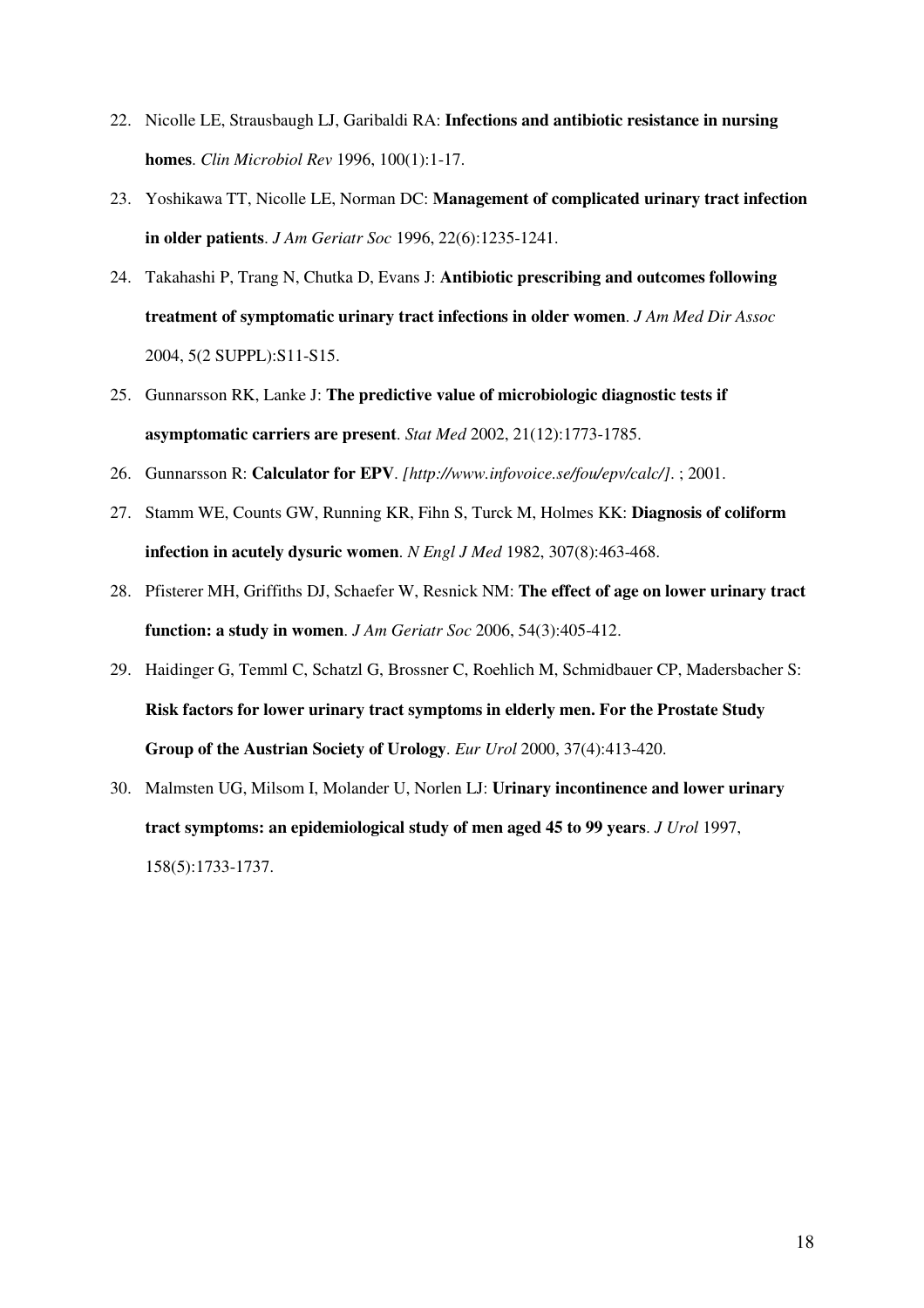| Symptoms                    | Prevalence <sup>2</sup> | bacteriuria and presence of symptom<br>Statistical correlation between<br>Odds ratio (95% CI) | p-value | Probability (%) for positive/negative culture to rule in/rule out<br>that symptom is associated with bacterial finding<br>Positive/negative etiologic predictive value <sup>3</sup> |
|-----------------------------|-------------------------|-----------------------------------------------------------------------------------------------|---------|-------------------------------------------------------------------------------------------------------------------------------------------------------------------------------------|
| Restlessness                | $9.1\%$                 | $1.4(0.76 - 2.6)$                                                                             | 0.28    | 34 (0-72)/99 (94-100)                                                                                                                                                               |
| Fatigue                     | 12%                     | $1.7(0.99 - 2.9)$                                                                             | 0.057   | 40 (0-73)/98 (91-40)                                                                                                                                                                |
| Confusion                   | 7.5%                    | $1.8(0.96-3.6)$                                                                               | 0.067   | 46 (0-79)/98 (92-100)                                                                                                                                                               |
| Aggressiveness              | 4.3%                    | $2.3(0.96 - 5.6)$                                                                             | 0.063   | 44 (0-82)/98 (90-100)                                                                                                                                                               |
| Not being herself / himself | $2.3\%$                 | $(1.5 - 13)$<br>$\frac{4}{1}$                                                                 | 0.0080  | 79 (0-98)/90 (50-100)                                                                                                                                                               |
| Dysuria                     | $1.8\%$                 | $1.6(0.47 - 5.7)$                                                                             | 0.44    | 46 (0-90)/98 (82-100)                                                                                                                                                               |
| Urgency                     | 5.5%                    | $1.3(0.58 - 2.9)$                                                                             | 0.52    | 17 (0-70)/99 (95-100)                                                                                                                                                               |
| Fever                       | $0.31\%$                | $(0-0)$                                                                                       | 0.97    | $\overline{\phantom{a}}^4$                                                                                                                                                          |
|                             |                         |                                                                                               |         |                                                                                                                                                                                     |

Table 1. Odds ratios and probabilities that findings of *Escherichia coli* in the urine1 are associated with symptoms.

Table 1. Odds ratios and probabilities that findings of Escherichia coli in the urine<sup>1</sup> are associated with symptoms.

1 Escherichia coli was found in the urine in 143 of 651 urine samples. Escherichia coli was found in the urine in 143 of 651 urine samples.

 $\overline{a}$ 

<sup>2</sup> Appearance or increase of symptom or signs within the last three months in the studied population. All patients with fever acquired this within the last week. Appearance or increase of symptom or signs within the last three months in the studied population. All patients with fever acquired this within the last week.  $\sim$ 

Etiologic predictive value (EPV) is a statistical method used to evaluate the clinical usefulness of dichotomous diagnostic tests. It estimates predictive values when there is <sup>3</sup> Etiologic predictive value (EPV) is a statistical method used to evaluate the clinical usefulness of dichotomous diagnostic tests. It estimates predictive values when there is no proper gold standard for comparison. EPVs are presented in this table with 95% confidence interval within parenthesis. To calculate the EPV the sensitivity of a urinary no proper gold standard for comparison. EPVs are presented in this table with 95% confidence interval within parenthesis. To calculate the EPV the sensitivity of a urinary culture to detect presence of bacteriuria was estimated at 90%. culture to detect presence of bacteriuria was estimated at 90%.  $\tilde{\mathbf{z}}$ 

The proportion of positive tests among individuals without the specified symptom or sign exceeds the proportion of positive tests among individuals with the specified 4 The proportion of positive tests among individuals without the specified symptom or sign exceeds the proportion of positive tests among individuals with the specified symptom or sign. EPV cannot be calculated in these circumstances. symptom or sign. EPV cannot be calculated in these circumstances. $\overline{a}$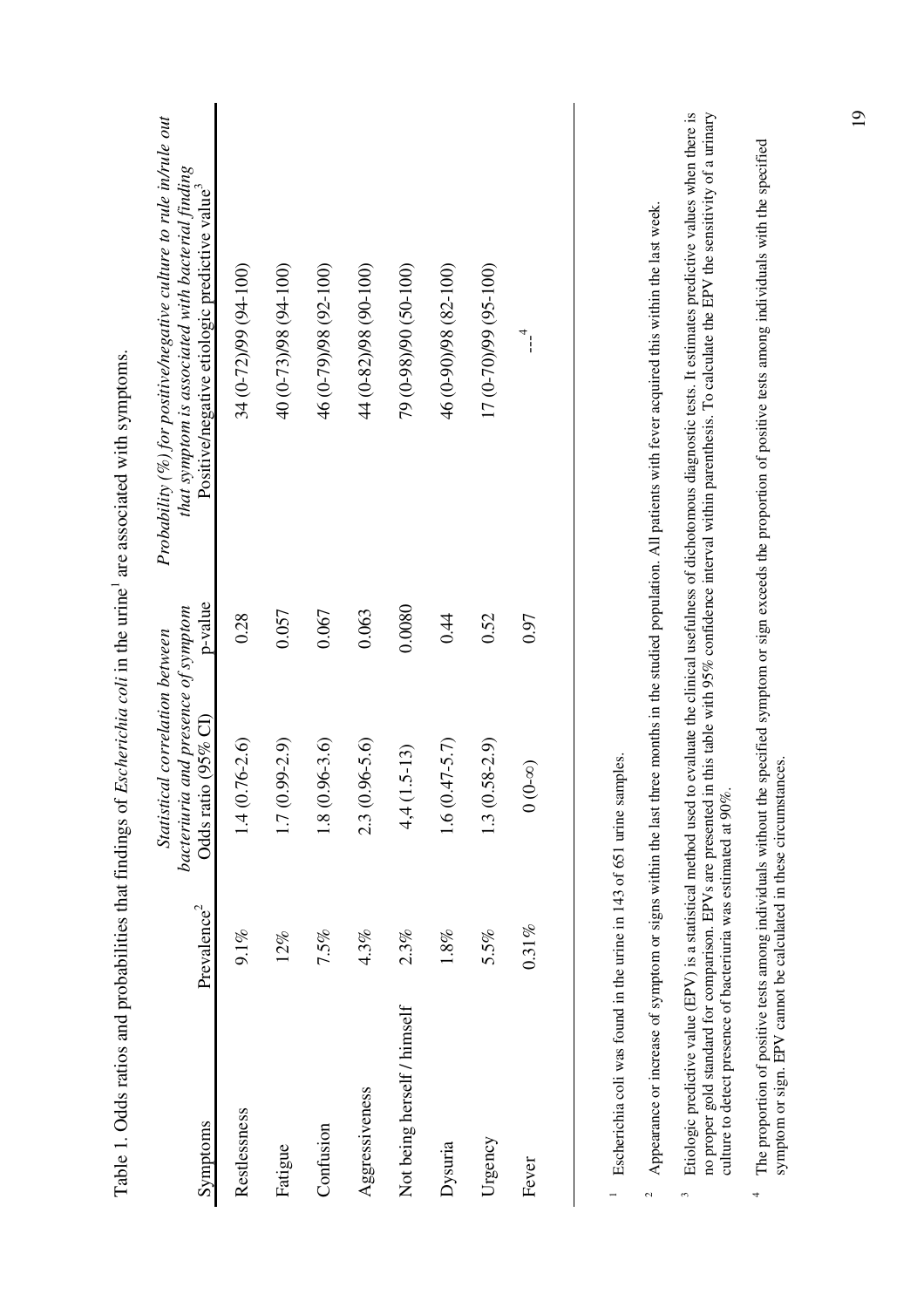| Symptoms                    | Prevalence <sup>1</sup> | bacteriuria and presence of symptom<br>Statistical correlation between<br>Odds ratio (95% CI) | p-value | Probability (%) for positive/negative culture to rule in/rule out<br>that symptom is associated with bacterial finding<br>Positive/negative etiologic predictive value <sup>2</sup> |
|-----------------------------|-------------------------|-----------------------------------------------------------------------------------------------|---------|-------------------------------------------------------------------------------------------------------------------------------------------------------------------------------------|
| Restlessness                | $9.1\%$                 | $1.3(0.76 - 2.4)$                                                                             | 0.31    | 31 (0-71)/98 (91-100)                                                                                                                                                               |
| Fatigue                     | 12%                     | $1.0 - 2.7$<br>1.7 <sub>0</sub>                                                               | 0.046   | 40 (0-72)/97 (91-100)                                                                                                                                                               |
| Confusion                   | 7.5%                    | $1.0 - 3.5$<br>$\frac{1}{9}$                                                                  | 0.044   | 48 (0-80)/96 (86-100)                                                                                                                                                               |
| Aggressiveness              | $4.3\%$                 | $1.7(0.77-3.9)$                                                                               | 0.19    | 31 (0-78)/98 (87-100)                                                                                                                                                               |
| Not being herself / himself | 2.3%                    | $1.1 - 9.9$<br>3.3(                                                                           | 0.030   | (001-71) 88/(66-0) +7                                                                                                                                                               |
| Dysuria                     | 1.8%                    | $1.4(0.43 - 4.6)$                                                                             | 0.57    | 37 (0-90)/97 (72-100)                                                                                                                                                               |
| Urgency                     | 5.5%                    | $1.7(0.85-3.5)$                                                                               | 0.13    | 38 (0-79) 79 7 (87-0)                                                                                                                                                               |
| Fever                       | $0.31\%$                | $3.2(0.17-61)$                                                                                | 0.44    | 56 (0-100)/94 (0-100)                                                                                                                                                               |
|                             |                         |                                                                                               |         |                                                                                                                                                                                     |

Table 2. Odds ratios and probabilities that findings of any bacteria in the urine<sup>1</sup> are associated with symptoms. Table 2. Odds ratios and probabilities that findings of any bacteria in the urine<sup>1</sup> are associated with symptoms.

 $1$  Any bacteria were found in the urine in 207 of 651 urine samples. <sup>1</sup> Any bacteria were found in the urine in 207 of 651 urine samples.

Appearance or increase of symptom or signs within the last three months in the studied population. All patients with fever acquired this within the last week. <sup>2</sup> Appearance or increase of symptom or signs within the last three months in the studied population. All patients with fever acquired this within the last week.  $\sim$ 

Etiologic predictive value (EPV) is a statistical method used to evaluate the clinical usefulness of dichotomous diagnostic tests. It estimates predictive values when there is <sup>3</sup> Etiologic predictive value (EPV) is a statistical method used to evaluate the clinical usefulness of dichotomous diagnostic tests. It estimates predictive values when there is no proper gold standard for comparison. EPVs are presented in this table with 95% confidence interval within parenthesis. To calculate the EPV the sensitivity of a urinary culture to detect presence of bacteriuria was esti no proper gold standard for comparison. EPVs are presented in this table with 95% confidence interval within parenthesis. To calculate the EPV the sensitivity of a urinary culture to detect presence of bacteriuria was estimated at  $90\%$ .  $\tilde{\mathbf{r}}$